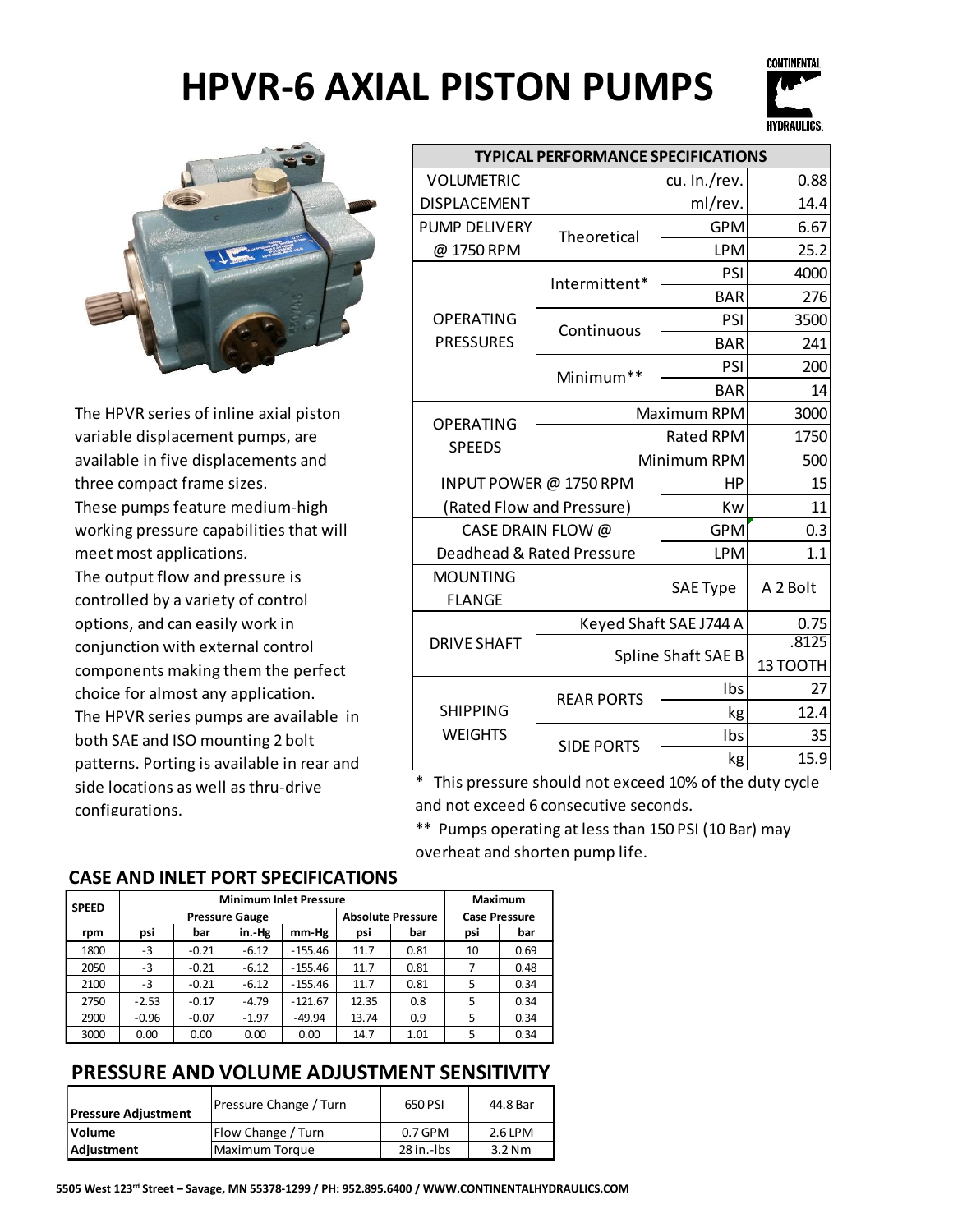# **ANTING AND AN INCREASE PROPERTY.**<br>HTTPS://www.millis.edu/html

The data below is typical performance at 1750 rpm.

#### **FLOW VS PRESSURE**



#### **INPUT POWER @ FULL FLOW**



#### **INPUT POWER @ZERO FLOW**



#### **NOISE LEVEL**

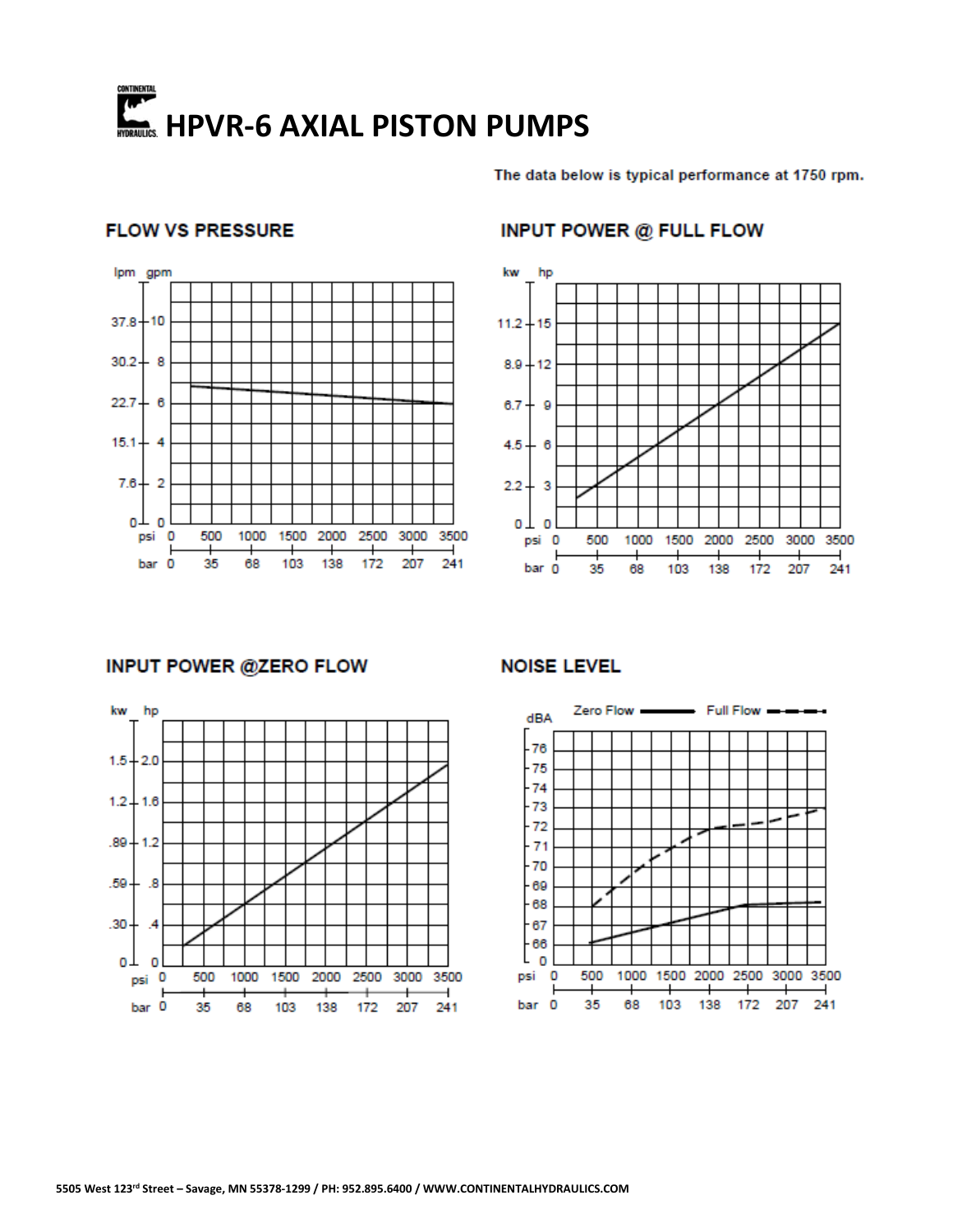![](_page_2_Picture_0.jpeg)

#### **Rear Port Dimension Data**

![](_page_2_Figure_3.jpeg)

![](_page_2_Figure_4.jpeg)

| <b>Dimensional Reference Data</b>      | Inch (mm)       |  |
|----------------------------------------|-----------------|--|
| А                                      | (159.8)<br>6.29 |  |
| в                                      | (78.49)<br>3.09 |  |
| С                                      | (140.5)<br>5.53 |  |
| D (STD Pressure Compensator)           | (85.85)<br>3.38 |  |
| D (Code 7 Remote & Code 19 Load Sense) | (115.8)<br>4.56 |  |
| D (Code 26 Torque Limit)               | (253.2)<br>9.97 |  |
| Е                                      | (175.8)<br>6.92 |  |
| F                                      | (218.2)<br>8.59 |  |

![](_page_2_Figure_6.jpeg)

| <b>Dimensional Reference Data</b> | $lnch$ (mm)    |  |
|-----------------------------------|----------------|--|
|                                   | 1.125 (28.56)  |  |
| н                                 | $2.25$ (57.15) |  |
| I/J Code 1R - Rear SAE Porting    | SAE-12         |  |
| I/J Code 2R- Rear BSPP Porting    | $3/4$ BSPP     |  |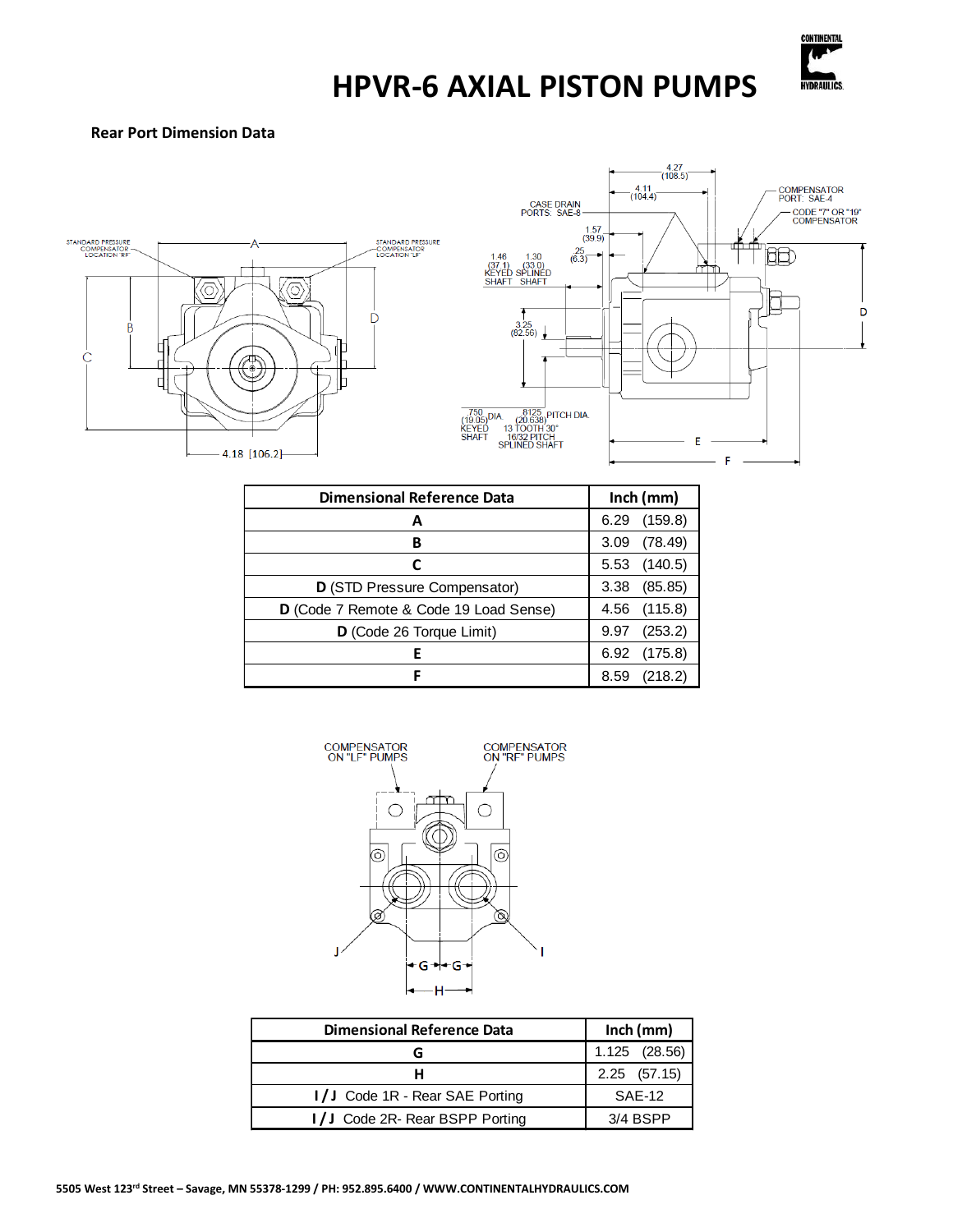![](_page_3_Picture_0.jpeg)

#### **Side Port Dimension Data**

![](_page_3_Figure_3.jpeg)

| <b>Dimensional Reference Data</b>            | $lnch$ (mm)     |  |
|----------------------------------------------|-----------------|--|
| А                                            | (165.6)<br>6.52 |  |
| В                                            | (78.49)<br>3.09 |  |
| C                                            | (140.5)<br>5.53 |  |
| D (STD Pressure Compensator)                 | 3.38<br>(85.85) |  |
| D (Code 7 Remote & Code 19 Load Sense)       | (115.8)<br>4.56 |  |
| D (Code 26 Torque Limit)                     | (253.2)<br>9.97 |  |
| E                                            | (165.6)<br>6.52 |  |
| F                                            | (209.3)<br>8.24 |  |
| I/J Code 1S - Side SAE Porting               | <b>SAE-12</b>   |  |
| I/J Code 2s- Side BSPP Porting<br>$3/4$ BSPP |                 |  |